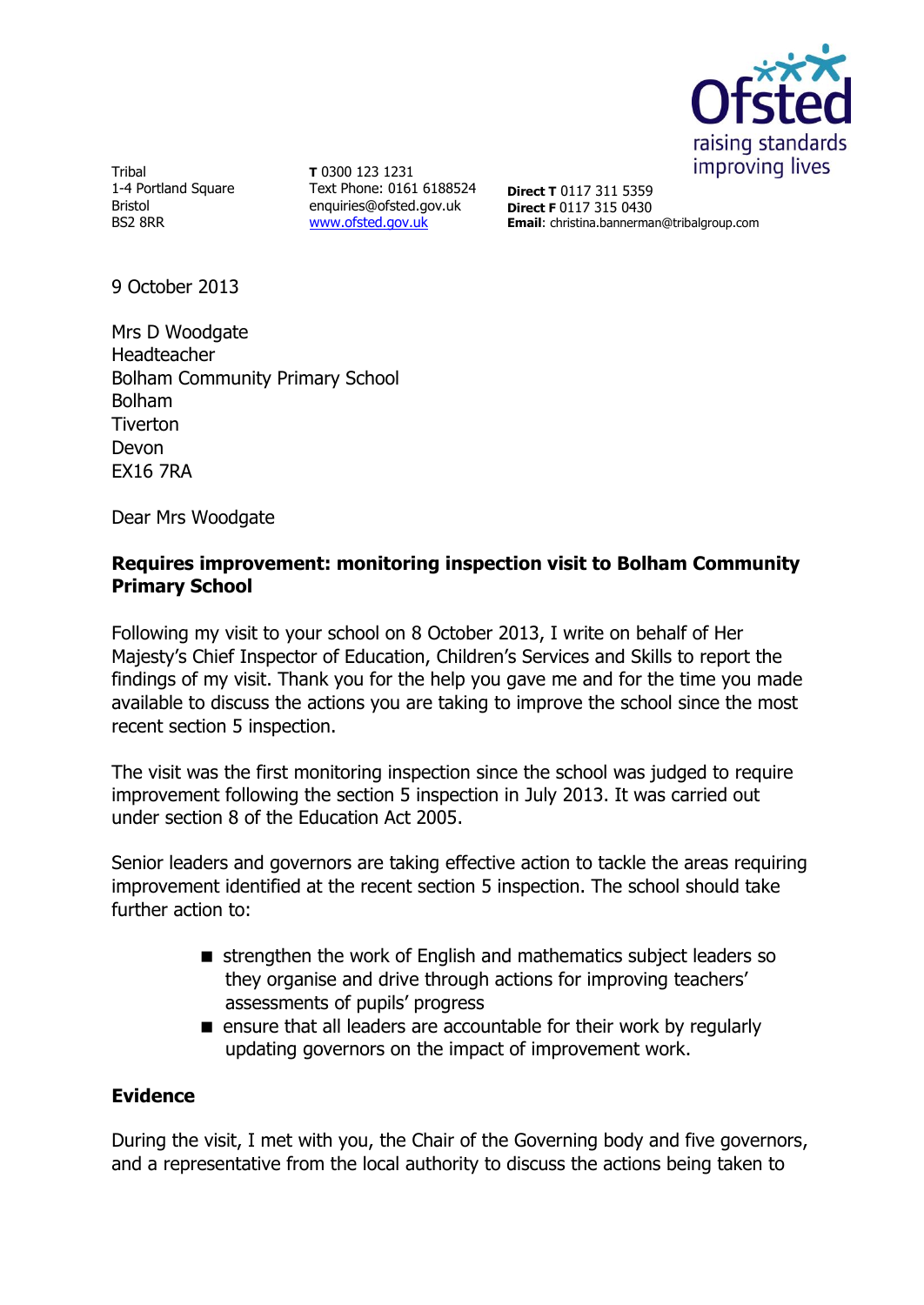

improve the school. I looked at your action plan and documents related to this. We went on a tour of the school during lessons and playtime.

## **Main findings**

You moved quickly to lead the staff, governors and parents in agreeing a vision for the school, which underpins school improvement. Your school action plan focuses on the areas identified in the recent section 5 inspection and links well to the targeted intervention support provided by the local authority. Since the inspection a better use of teaching time in the morning has helped to focus teaching on mental arithmetic and spelling. Following observations of teaching, you give teachers helpful feedback about how they can improve their work. You are holding teachers to account more precisely for the progress of pupils in their classes. Literacy and numeracy leaders are expected to help staff improve learning in their classrooms through regularly reviewing lesson plans.

You and your English and mathematics leaders plan to improve the accuracy of teachers' assessment of pupils' attainment so that they can more accurately report on progress. Leadership would be even better if this was undertaken more regularly and with a stronger link to whole school improvements.

You have set up coaching activities, with staff from a similar sized school to help teachers improve their skills in teaching mixed age and mixed ability classrooms. The funding for a member of staff to join the authorities counting to calculating programme is adding capacity to your intervention programme for those in receipt of the pupil premium.

Governors have acted quickly to change the way they monitor and evaluate the school's work. There is a clear distinction between checking that things are being done and judging the impact of actions on improving school performance. The management plan does not reflect this awareness. You have helped the Governing Body strengthen their expertise in managing change with the recruitment of an additional governor.

Ofsted may carry out further visits and, where necessary, provide further support and challenge to the school until its next section 5 inspection.

## **External support**

You and the governors appreciate the opportunity to work on school improvement with the local authority and leaders of the Tiverton community of schools. The termly meetings with a representative from the local authority to review how quickly improvements to teaching and learning are being established provide the challenge to maintain focus on the key priorities.